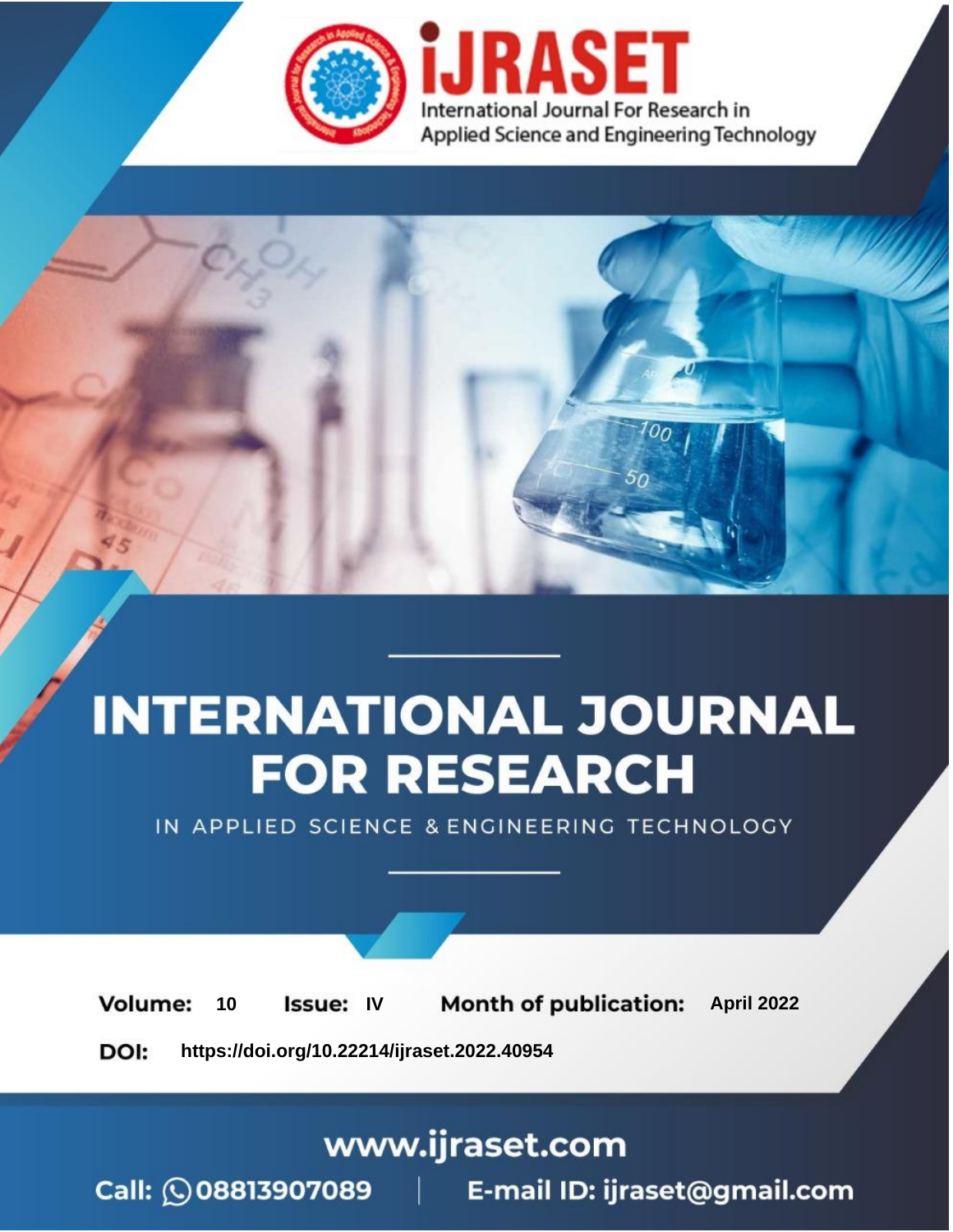

### **Smart Surveillance System Real-Time Multi-Person Multi-Camera Tracking at the Edge**

Shruti Khule<sup>1</sup>, Supriya Jaybhay<sup>2</sup>, Pranjal Metkari<sup>3</sup>, Prof. Balasaheb Balkhande<sup>4</sup> *1, 2, 3, 4Dept. of Computer Engineering, Mumbai University*

*Abstract: Nowadays, new Artificial Intelligence (AI) and Deep Learning based processing methods are replacing traditional computer vision algorithms. On the other hand, the rise of the Internet of Things (IoT) and edge computing, has led to many research works that propose distributed video-surveillance systems based on this notion. Usually, the advanced systems process massive volumes of data in different computing facilities. Instead, this paper presents a system that incorporates AI algorithms into low-power embedded devices. The computer vision technique, which is commonly used in surveillance applications, is designed to identify, count, and monitor people's movements in the area. A distributed camera system is required for this application. The proposed AI system detects people in the monitored area using a MobileNet-SSD architecture. This algorithm can keep track of people in the surveillance providing the number of people present in the frame. The proposed framework is both privacy-aware and scalable supporting a processing pipeline on the edge consisting of person detection, tracking and robust person re-identification. The expected results show the usefulness of deploying this smart camera node throughout a distributed surveillance system.*

*Keywords: Edge Analytics, Person detection, Person re-identification, Deep learning, embedded systems, artificial intelligence.* 

#### **I. INTRODUCTION**

In recent years, deep learning has demonstrated significant advantages in a variety of domains, including finance, health care, Ecommerce, automated modulation categorization in cognitive radios, and many more. Specifically, computer vision was the first domain on which deep learning was applied. As the crime rates have increased in recent years, there is a greater need to conduct accurate investigations and prevent potentially catastrophic incidents. Hence, surveillance systems are essential for public places like airports, metros, railway stations offices, restaurants, etc. This paper focuses on smart camera nodes that are distributed along a surveillance area. As software and hardware technologies have advanced, smart video systems are now capable of managing video feeds from a closed camera circuit as well as analysing and extracting information in real-time from the video streams. These embedded systems are able to detect a crowd's movement, the number of people in an area, and anomalous behaviours and can be installed in both public and private locations. In older systems, video footage was not processed automatically and was left to the operator's analysis.

The operator's analysis efficiency could be rendered as fatigue and boredom set in. An embedded system with a computer vision algorithm developed for real-time automated people detection, tracking, and counting is described in this paper.

Proposed system uses a realistic and large dataset to train and evaluate the surveillance system that has been employed to track people in the surveillance area throughout the entire day. The system is easy to set up and configure as an edge node in a distributed video monitoring system. Using an embedded platform called UpSquared2 with a VPU called Myriad-X, the proposed system allows realtime algorithms to work in parallel in reduced power consumption. The tracking and detecting of people have been designed using a MobileNet-SSD architecture. Additionally, a bank of Kalman filters allows tracking and counting people.

#### **II. LITERATURE REVIEW**

- *1) Anurag M. (2003)[8]* presented a method that uses multiple synchronized cameras to track all the people in a cluttered scene while segmenting, detecting and detecting their movement at the same time. It introduces an algorithm based on region data that can be used to search for 3D points inside an object if we are aware of the regions within the object from two different viewpoints. people were constrained to move in only a small region.
- *2) Koen Buys (2014)[1]* approach relies on an underlying kinematic model. This approach uses an additional iteration of the algorithm that segments the body from the background. It presents a method for RDF training, including data generation and cluster-based learning, that enables classifier retraining for different body models, kinematic models, poses or scenes.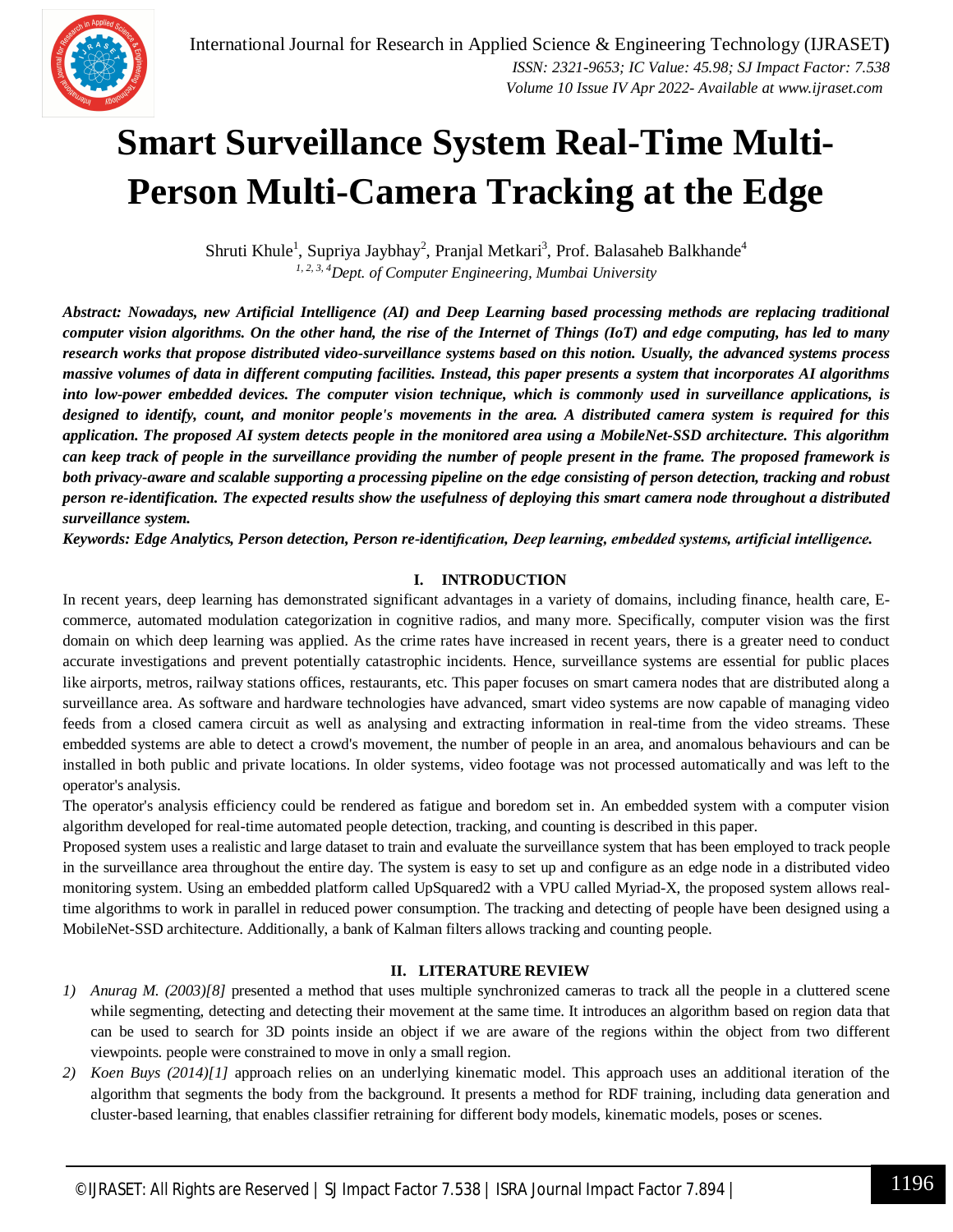

International Journal for Research in Applied Science & Engineering Technology (IJRASET**)**

 *ISSN: 2321-9653; IC Value: 45.98; SJ Impact Factor: 7.538 Volume 10 Issue IV Apr 2022- Available at www.ijraset.com*

- *3) Hetal K. (2017)[13]* Tracking objects from any moving object has been successfully implemented using the Kalman filter. The system operates on indoor videos as well as outdoor environment taken using static camera as well as moving camera called PTZ camera under moderate to complex background conditions*.*
- *4) Chandan G (2018)[12]* used an SSD and MobileNets based algorithms are for detection and tracking using python environment. CNN and deep learning is used for feature extraction. For image classification and counting, classifiers are used. Using the concepts of deep learning with a YOLO-based algorithm and a GMM model will provide good feature extraction and classification accuracy. Shallow layers in a neural network may not generate enough high level features for prediction for tiny objects. SSD is worse for smaller objects as compared to bigger objects.

#### **III. RESEARCH GAP**

The real-time object detection and tracking systems exists, wherein it is possible to detect and track people in real time but, this systems are not integrated with other technologies like AWS cloud and Edge computing.

In previously implemented surveillance systems database is not enforced. But, in our surveillance system, we are creating a database for specific campus/facility to identify people working/studying in that area.

Prior to the implementation of the proposed system, parallel processing of video streams rarely took place. In the proposed system we are using MobileNet-SSD for people detection, Kalman Filter Bank for people tracking in an embedded system. Along with this, the parallelization allows the processing of more than one video stream at the same time.

#### **IV. OBJECTIVES**

*A.* To build a fully functioning surveillance system that incorporates cutting-edge technology like Edge computing*.*

- *B.* Incorporate AI algorithms in low-power embedded devices.
- *C.* Reduce the manual workload of operator who is analyzing the footage's in real-time.
- *D.* Improve awareness of security personal and decision makers by collecting real-time information.

#### **V. PROPOSED METHODOLOGY**

#### *A. Embedded processing system*

The embedded platform selected for the smart node is the UpSquared2 system, including the deep learning module of Intel Movidius Myriad X VPU, a System-On-Chip (SoC) that can be used for accelerating AI inference with a low-power footprint. To execute AI algorithms in the VPU, the OpenVino framework has been used, which eases the optimizing and deployment of CNNs. This framework has the advantage of being able to run on any device that meets the minimum requirements.

#### *B. Image Processing To Detect And Track At The Edge Node*

In the first step, referred to as data analytics, the image is pre-processed and the returned information from the AI inference engine was post-processed. Before the pre-processing of the image, different algorithms such as noise reduction, image edge detector or any image enhance low-level pixel processing could be applied.

#### *C. MobileNet- SSD for people detection*

The selected network is a MobileNet-SSD, a MobileNet architecture, which uses the SSD (Single Shot Detection) method for object detection.

The reasons for using this architecture: first being the need of a fast architecture, which could be implemented with algorithms like SSD; and secondly, the low resource consumption, because the devices used in this project are portable and the hardware is not as powerful as a high-performance devices.

At the beginning of the network there is the Mobile Net module, composed of 35 convolutional layers, responsible for the feature extraction. Tensorflow's Keras API is used for implementing the detection algorithm. After this network is trained, the Open Vino framework is used to optimize the model weights.

#### *D. Kalman Filter Bank for tracking*

The main reasons for the use of this filter in our system are: the robustness to overlapping and the low computational cost of the filter.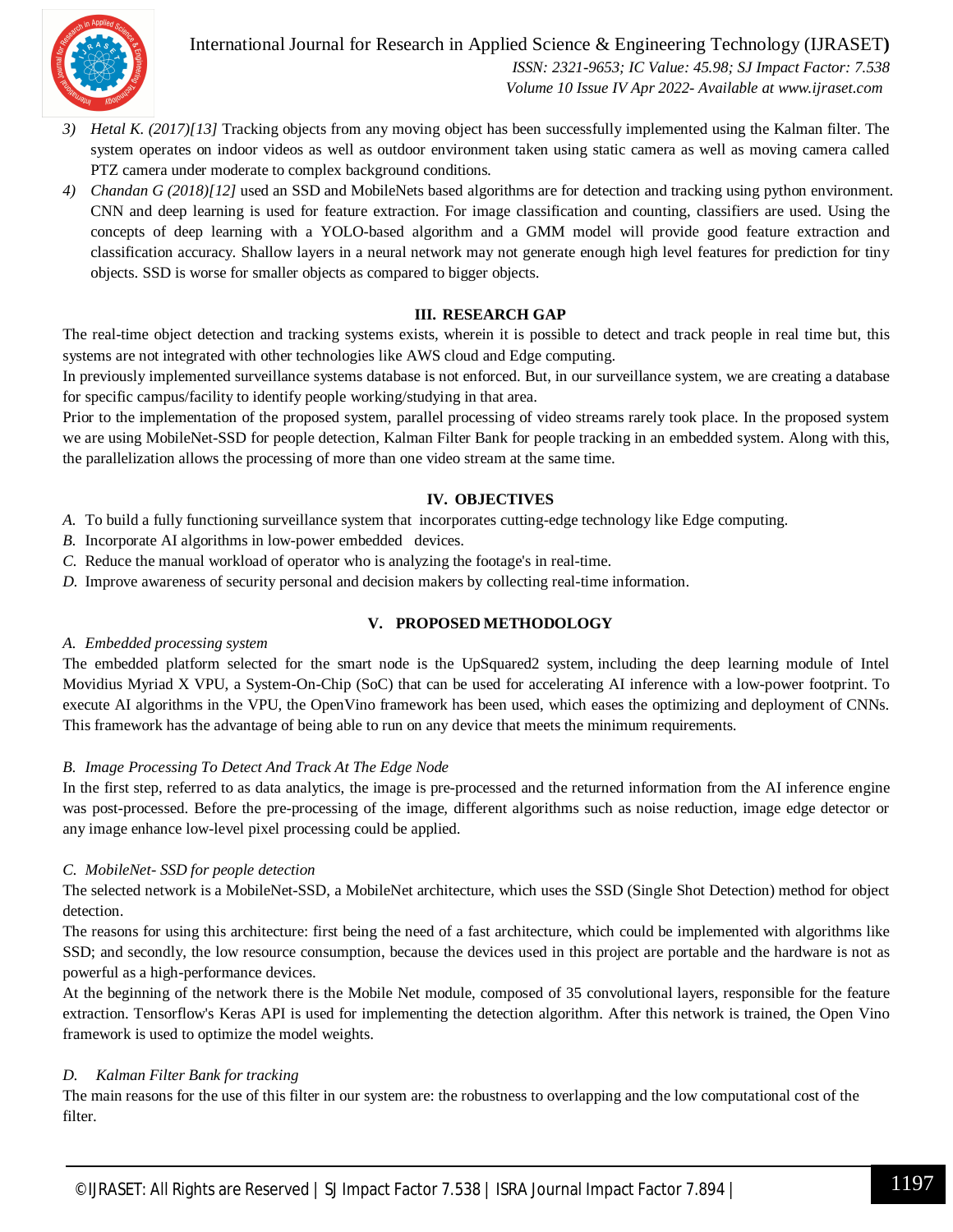

#### International Journal for Research in Applied Science & Engineering Technology (IJRASET**)**

 *ISSN: 2321-9653; IC Value: 45.98; SJ Impact Factor: 7.538 Volume 10 Issue IV Apr 2022- Available at www.ijraset.com*



Fig 1 :Example of kalman filter

In the above diagram, the equations relate to tracking an individual using a Kalman filter. Thus, for each detection performed on the MobileNet- SSD, a Kalman filter will be tracking each object. In this tracking module, the bounding boxes of the detected objects will be received directly from the MobileNet-SSD.

#### *E. Pipeline Operations*

As part of the architecture, three major components are pre-processing, Kalman filtering, and MobileNet-SSD inference. Due to the separation of the inference processing from the CPU processing, this parallelization allows the processing of more than one video stream simultaneously. With the help of VPUs, this inference is processed. Devices like these are able to process multiple inferences simultaneously and more efficiently than CPUs.

#### **VI. CONCLUSIONS**

The proposed system is a portable video surveillance system with processing at the edge, which can detect and track people in a robust and reliable way. The system can works in real-time and can track multiple persons in the camera's field of view accurately with robust re-identification. In this paper, we described the framework of our video surveillance system and provided the algorithms and expected results of our system. Now- a- days everyone is aware of their surroundings and the potential hazards they face. Every employee is responsible for looking out for his or her own safety as well as that of their co-workers. The future work will focus on estimating the 3D trajectory of each moving object using multi-camera data fusion, analysing the multiple-person interaction, and detecting suspicious behaviours.

#### **VII.ACKNOWLEDGMENT**

We would like to thank all our teachers from Bharati Vidyapeeth College of Engineering, Navi Mumbai for giving us this opportunity. We would like to extend our gratitude to our project guide, Prof. Balasaheb Balkhande for their able guidance and support in completing the research.

#### **REFERENCES**

- [1] K. Buys, C. Cagniart, A. Baksheev, T.-D. Laet, J. D. Schutter and C. Pantofaru, "An adaptable system for RGB-D based human body detection and pose estimation," Journal of visual communication and image representation, vol. 25, pp. 39-52, Jan 2014.
- [2] A. Jalal, Y.-H. Kim, Y.-J. Kim, S. Kamal and D. Kim, "Robust human activity recognition from depth video using spatiotemporal multi-fused feature," Pattern recognition, vol. 61, pp. 295-308, 2017.
- [3] B. Enyedi, L. Konyha and K. Fazekas, "Threshold procedures and image segmentation," in proc. of the IEEE International symposium ELMAR, pp. 119-124, 2005.
- [4] A. Jalal, and S. Kamal, "Real-time life logging via a depth silhouettebased human activity recognition system for smart home services," in Proceedings of AVSS, Korea, pp. 74-80, Aug 2014.
- [5] A. Sony, K. Ajith, K. Thomas, T. Thomas, and P. L. Deepa, "Video summarization by clustering using euclidean distance," in proc. of the SCCNT, 2011.
- [6] A. Jalal and S. Kim, "The mechanism of edge detection using the block matching criteria for the motion estimation," in Proceedings of HCI Conference, Korea, pp. 484-489, Jan 2005
- [7] L. Kaelon, P. Rosin, D. Marshall and S. Moore, "Detecting violent and abnormal crowd activity using temporal analysis of grey level cooccurrence matrix (GLCM)-based texture measures," MVA, vol. 28, no. 3, pp. 361-371, 2017
- [8] Anurag Mittal and Larry S. Davis, M2Tracker: A Multi-View Approach to Segmenting and Tracking People in a Cluttered Scene. International Journal of Computer Vision. Vol. 51 (3), Feb/March 2003.
- [9] J. Redmon and A. Farhad, "YOLOv3: An Incremental Improvement,"Retrieved from: https://pjreddie.com/media/files/papers/YOLOv3.pdf, 2018.
- [10] H. Tao, H.S. Sawhney and R. Kumar, Dynamic Layer Representation with Applications to Tracking, Proc. of the IEEE Computer Vision & Pattern Recognition, Hilton Head, SC, 2000.
- [11] S. Kamal and A. Jalal, "A hybrid feature extraction approach for human detection, tracking and activity recognition using depth sensors," Arabian Journal for science and engineering, 2016.
- [12] G Chandan; Ayush Jain; Harsh Jain; Mohana Real Time Object Detection and Tracking Using Deep Learning and OpenCV,2018.
- [13] Hetal K. Chavda; Maulik Dhamecha;Moving object tracking using PTZ camera in video surveillance system,2017